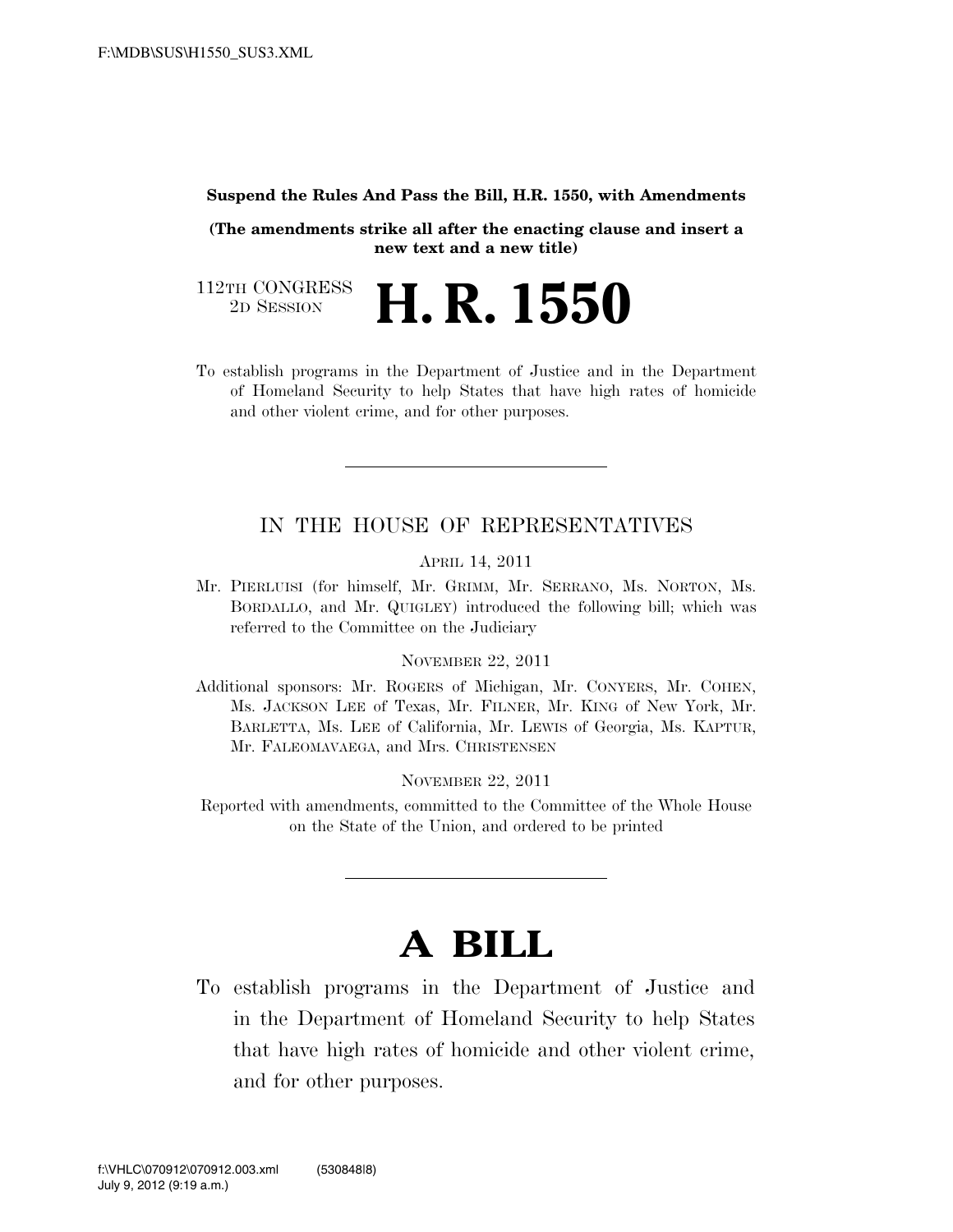*Be it enacted by the Senate and House of Representa-tives of the United States of America in Congress assembled,* 

## **SECTION 1. SHORT TITLE.**

 This Act may be cited as the ''Federal Law Enforce- ment Personnel and Resources Allocation Improvement Act of 2012''.

## **SEC. 2. PRIORITY FOR ALLOCATION OF FEDERAL LAW EN-FORCEMENT PERSONNEL AND RESOURCES.**

 (a) REQUIREMENT.—In the allocation of Federal law enforcement personnel and resources, the Attorney Gen- eral shall give priority to placing and retaining those per- sonnel and resources in States and local jurisdictions that have a high incidence of homicide or other violent crime, based on records of crime acquired under section 534 of title 28, United States Code, including reports of crime under the system known as the National Uniform Crime Reports, or on the best and most current information oth-erwise available to the Attorney General.

 (b) DESIGNATION OF EXISTING FEDERAL OFFI- CIAL.—Not later than 30 days after the date of enactment of this Act, the Attorney General shall designate an exist-ing official within the Department of Justice—

 (1) to develop practices and procedures to carry out the requirement established in subsection (a); and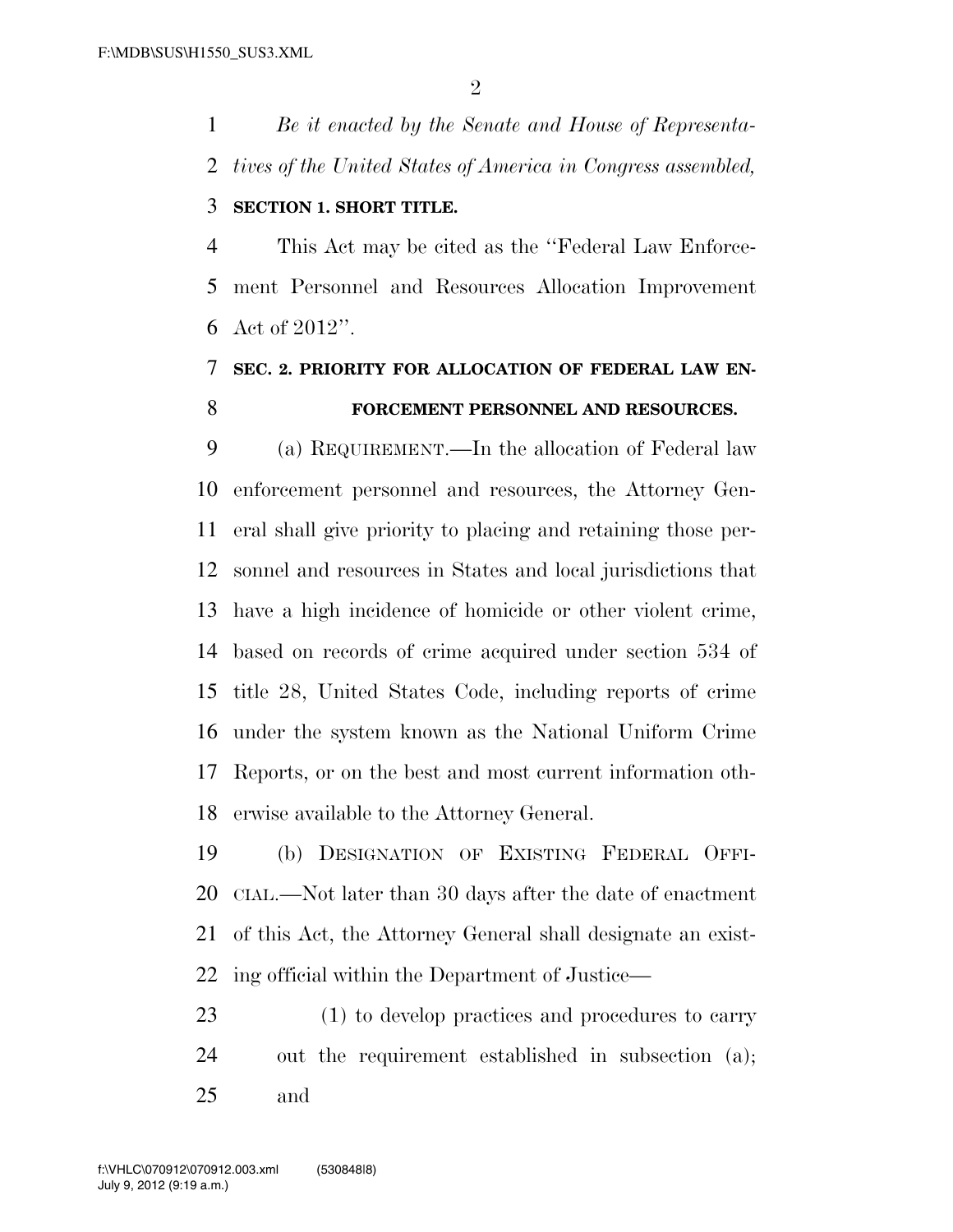(2) to monitor compliance with those practices and procedures by the bureaus, agencies, and other subdivisions of the Department.

### **SEC. 3. ANNUAL REPORT.**

 Not later than 1 year after the date of enactment of this Act, and annually thereafter, the Attorney General shall submit to the Committees on Appropriations and the Committees on the Judiciary of the Senate and the House of Representatives a report on the implementation of the requirement established in section 2. The report shall, for the year it covers—

 (1) specify which States and local jurisdictions have a high incidence of homicide or other violent crime;

 (2) identify the specific steps taken by the At- torney General to implement the requirement with respect to each of those States and local jurisdic-tions; and

 (3) provide a description of the methodology (including any changes made in that methodology) 21 that the Attorney General has used to determine the total number of authorized Federal law enforcement positions, to allocate those authorized positions among States and local jurisdictions, and to assign personnel to fill those authorized positions.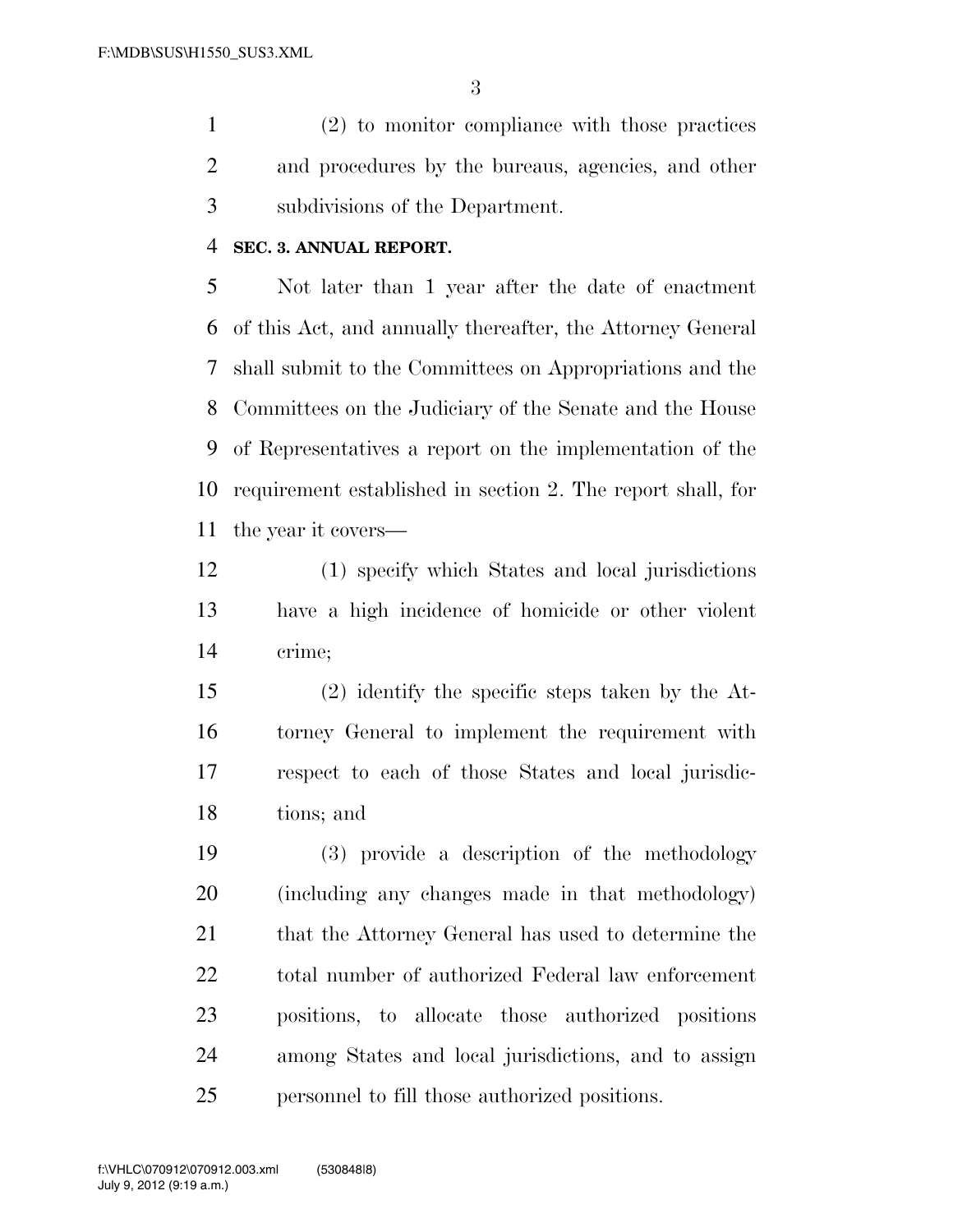## **SEC. 4. DEFINITIONS.**

| $\overline{2}$ | In this Act, the following definitions apply:         |
|----------------|-------------------------------------------------------|
| 3              | FEDERAL LAW ENFORCEMENT<br>(1)<br>PER-                |
| $\overline{4}$ | SONNEL.—The term "Federal law enforcement per-        |
| 5              | sonnel" means law enforcement personnel employed      |
| 6              | by the Department of Justice, including law enforce-  |
| 7              | ment personnel in any of the following agencies of    |
| 8              | the Department:                                       |
| 9              | (A) The Drug Enforcement Administra-                  |
| 10             | tion.                                                 |
| 11             | (B) The Federal Bureau of Investigation.              |
| 12             | (C) The Bureau of Alcohol, Tobacco, Fire-             |
| 13             | arms and Explosives.                                  |
| 14             | (D) The United States Marshals Service.               |
| 15             | (2) LOCAL JURISDICTION.—The term "local ju-           |
| 16             | risdiction" has the meaning given the term "unit of   |
| 17             | local government" in section $901(3)$ of the Omnibus  |
| 18             | Crime Control and Safe Streets Act of 1968 (42)       |
| 19             | U.S.C. $3791(3)$ ).                                   |
| 20             | (3) STATE.—The term "State" means<br>any              |
| 21             | State of the United States, the District of Columbia, |
| 22             | Puerto Rico, the United States Virgin Islands,        |
| 23             | American Samoa, Guam, or the Northern Mariana         |
| 24             | Islands.                                              |

Amend the title so as to read: ''A bill to direct the Attorney General to give priority in the allocation of Fed